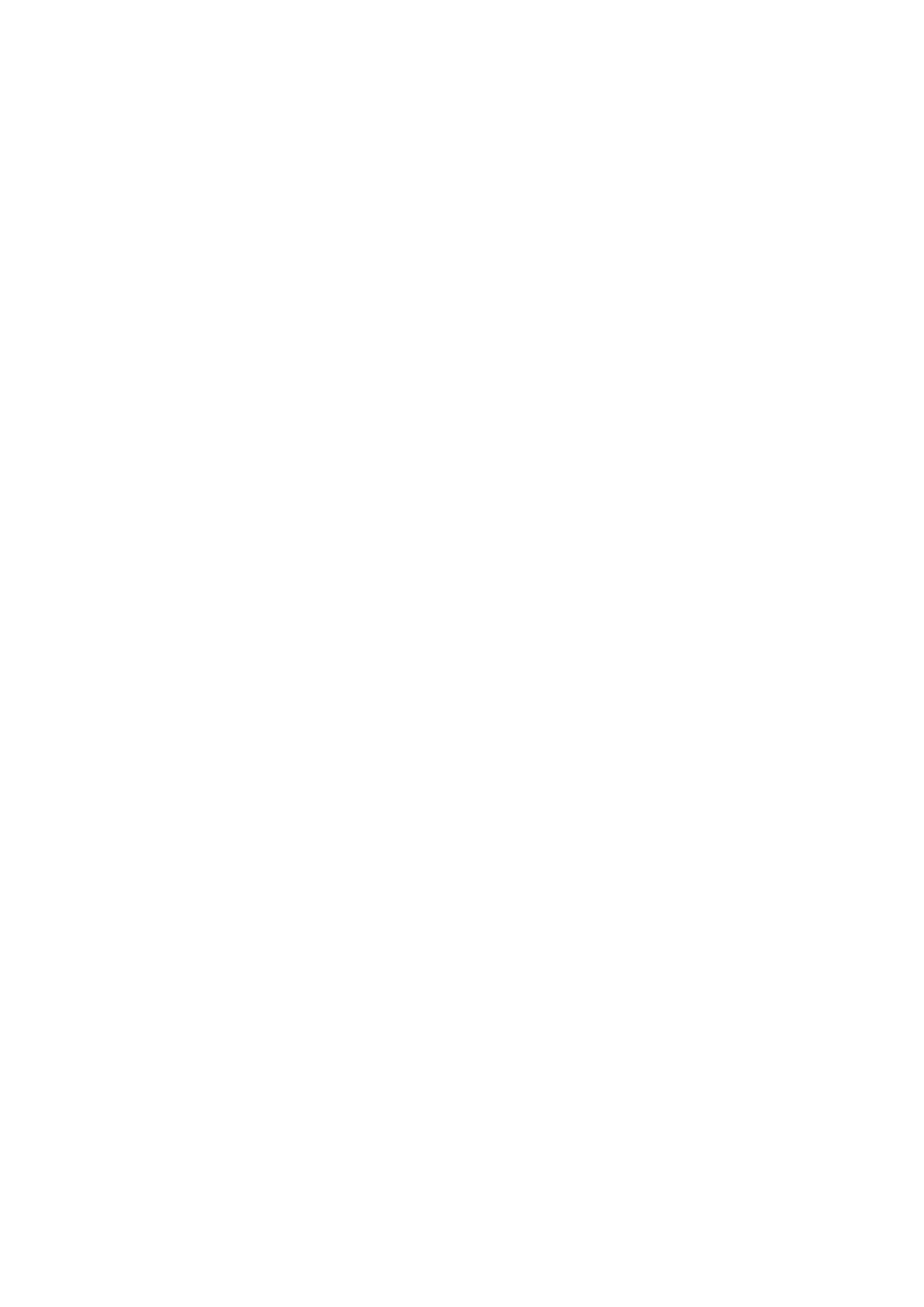# **GENERAL INFORMATION: Sustaining Improvement Inspection**

# **Background**

After a school has been evaluated through inspection, by the Education and Training Inspectorate (ETI), as having a high level of capacity for sustained improvement, or the capacity to identify and bring about improvement<sup>1</sup>, ETI will monitor the school's continuing action to sustain and effect improvement; a sustaining improvement inspection (SII) will be used for this purpose.

Typically, schools that were evaluated as having a high level of capacity for sustained improvement or the capacity to identify and bring about improvement will receive a SII three years after their last inspection; however, there may be occasions when ETI deem a different model of inspection to be more appropriate.

The SII gives the school the opportunity to demonstrate to ETI that it continues to act effectively to sustain and effect improvement through its school development planning and underpinning self-evaluation processes. The model enables ETI to identify and affirm good practice in self-evaluation leading to improvement.

The inspection will typically be conducted by the District Inspector (DI) as RI wherever possible, and an Associate Assessor (AA). The inspection will take place over two days. The AA normally attends for one day. The RI will keep the principal updated on the arrangements as the inspection progresses.

At the beginning of the SII, the RI, in discussion with the principal, will identify one or two lines of inquiry linked to the priorities identified in the school development plan (SDP).

The line(s) of inquiry must be substantive and, in the case of a school previously evaluated as having the capacity to identify and bring about improvement<sup>2</sup>, may include confirming that any area(s) for improvement identified at the time of the last inspection has been addressed.

During the SII, there will be a scrutiny and discussion of a specific sample of school self-evaluation documents as part of the school development planning process and

*<sup>1</sup> In inspection reports prior to July 2015, the equivalent overall effectiveness outcome was denoted by outstanding, very good or good.*

*<sup>2</sup> Prior to 2015 the equivalent overall effectiveness conclusion was denoted by good.*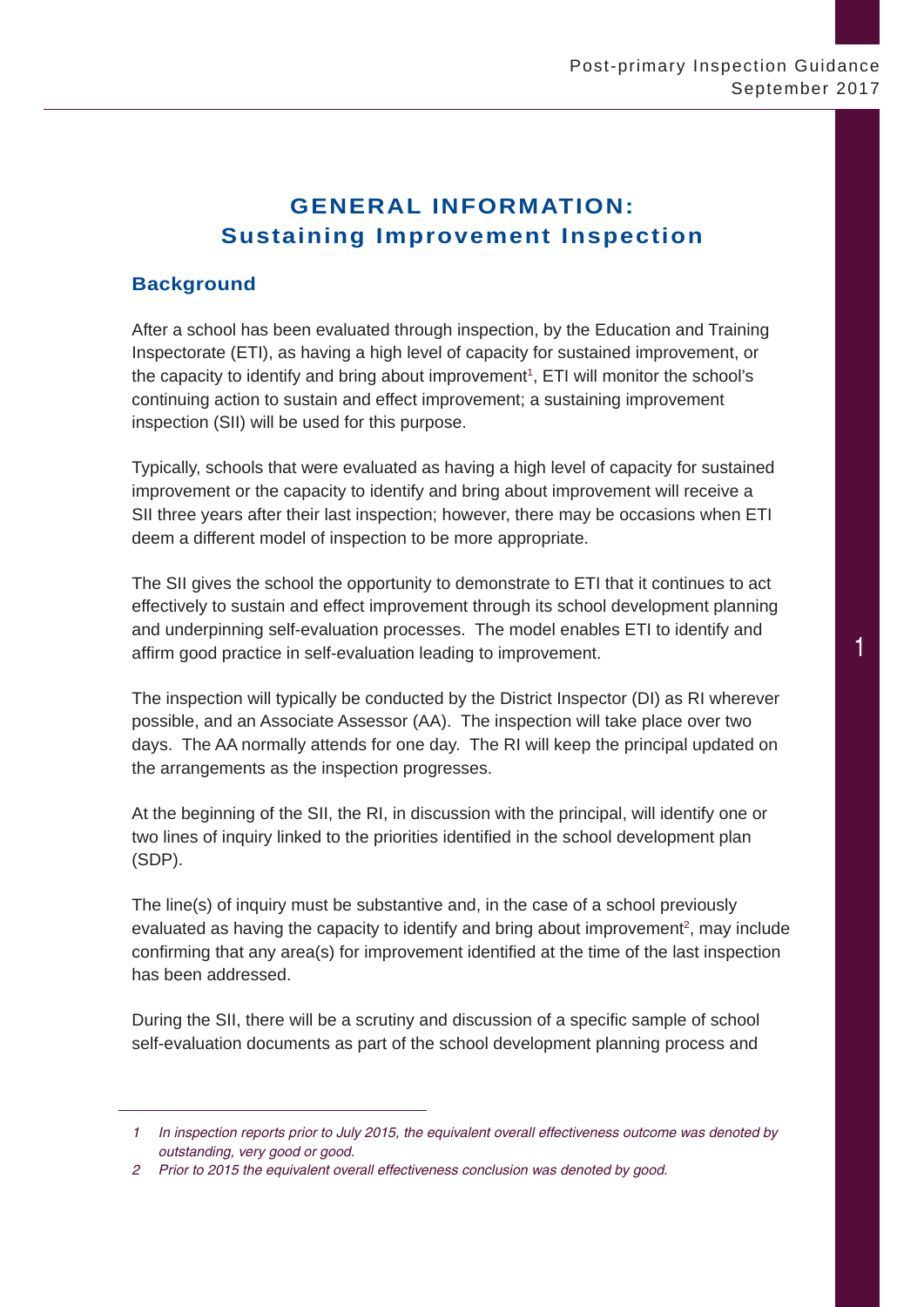of first-hand data<sup>3</sup> analysis related directly to the line(s) of inquiry. This will include the school's evaluation of: outcomes for pupils; the quality of learning and teaching; and leadership and management at all levels. Typically, this will involve discussions with relevant staff members and be informed by lesson observations. The purpose of the lesson observations is to provide the school with an opportunity to present first-hand evidence of the impact of improvement work. The SII will include a review of safeguarding.

#### **What is the focus of a sustaining improvement inspection?**

While the ETI will focus on priority areas of development and the school's evaluation of safeguarding, ETI's prime interest lies in the strength and effectiveness of the school's capacity to effect and to sustain improvement. The purpose of reviewing the line(s) of inquiry is to determine the extent to which the school is able to illustrate the impact of how its teachers and leaders (supported and challenged by its governors) use first-hand evidence to reflect on, evaluate and act on to sustain and bring about improvement in their own practice. It is this **capacity for self-evaluation leading to improvement which ETI will inspect and report upon primarily.**

# **How will a sustaining improvement inspection work?**

#### **Notification**

- Schools will receive telephone and email notification two working days prior to the  $SII<sup>4</sup>$ .
- Further guidance on the inspection process will be provided by the IST at the time of notification.
- Where possible, the RI will also make contact with the principal of the school by telephone prior to the commencement of the inspection; this should enable any queries to be clarified.
- The principal should inform the chair of the Board of Governors that the SII is taking place and make arrangements for the report back at the end of day two, at approximately 3:30pm.
- If available, a base room should be provided for the inspection team.

*<sup>3</sup> C2K are not engaged in the sustaining improvement inspection: any data must be supplied by the school.* 

*<sup>4</sup>* There may be occasions, for example, school/public holidays where the notification period will be more *than two days.*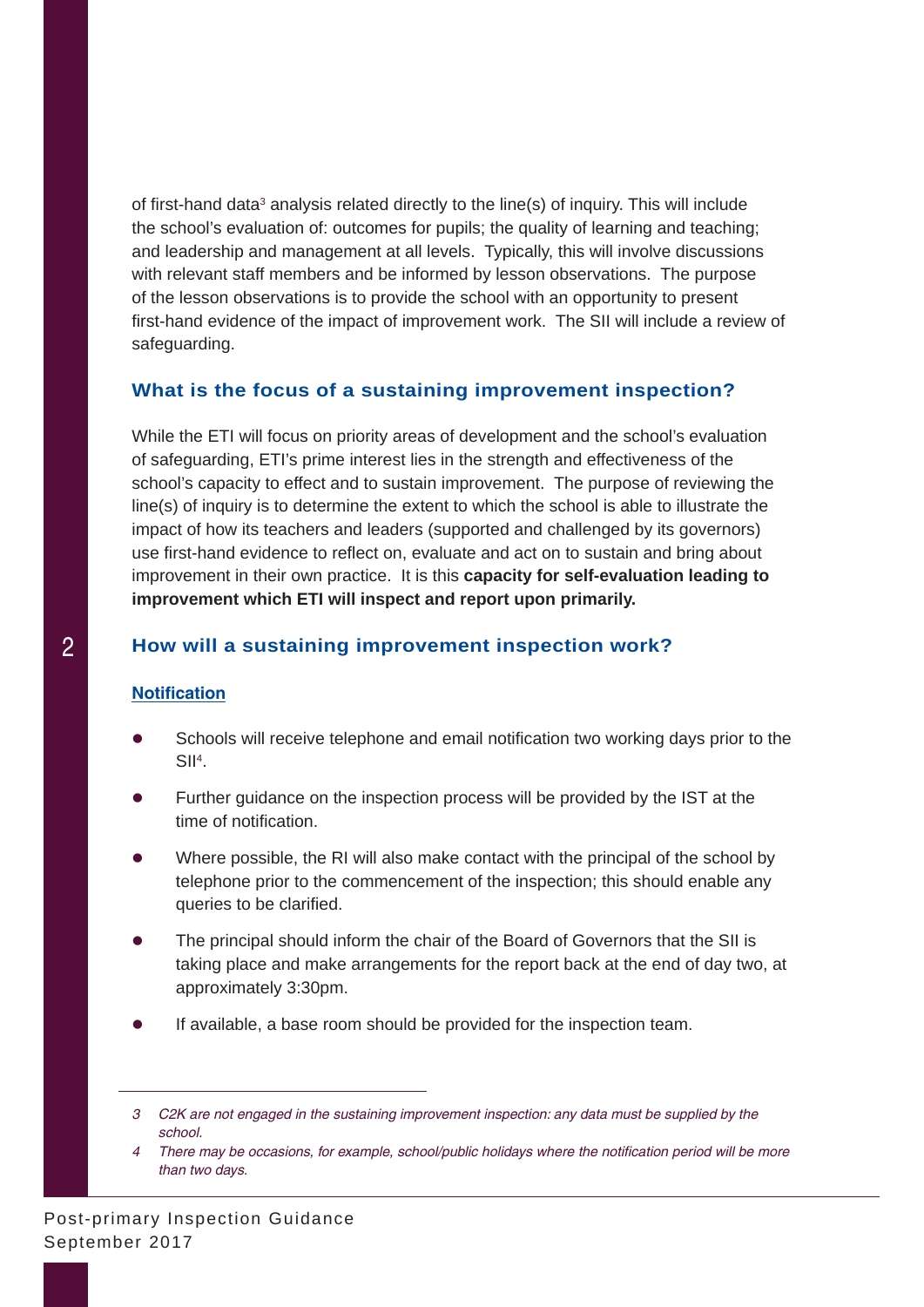The Complaints Procedure is available on the ETI website.

#### **The inspection**

The following inspection activities may take place over the course of the inspection.

- On the first morning, the RI, in discussion with the principal, will identify and agree the line(s) of inquiry linked to the priorities identified in the SDP. Normally evaluation of the line(s) of inquiry will lead to an analysis of: learning and teaching; action to promote improvement; actions to address any issues identified during the last inspection; and outcomes for pupils.
- At the meeting the RI and principal will discuss:
	- the outcomes for pupils, including the data trends since the last inspection;
	- $\circ$  how the SDP priority areas were identified;
	- the key staff involved and their role throughout the school development planning process;
	- the on-going monitoring and evaluation strategies used to measure and evaluate the impact of actions to effect improvement;
	- the school's evaluation of how successful it has been in affecting improvement in the pupils' learning and attainment; and
	- O the safeguarding proforma.
- The agreed line(s) should demonstrate to the ETI the capacity of the school to effect continued and sustained improvement or its capacity to identify and bring about improvement.
- The RI will agree a programme for the inspection with the principal; this programme, however, may change as the inspection activity progresses.
- The school should make available existing documentation relating to relevant aspects of development, a copy of the SDP, teachers' planning, available data and pupils' work.
- In addition, the organisation should provide a copy of the completed safeguarding proforma signed and dated by the chair of the board of governors and the principal; any issues identified will be followed up by the RI.
- Lesson observations will be selected through discussion between the principal and the RI; the school may wish to identify particular sessions that best demonstrate the improvements in learning and teaching.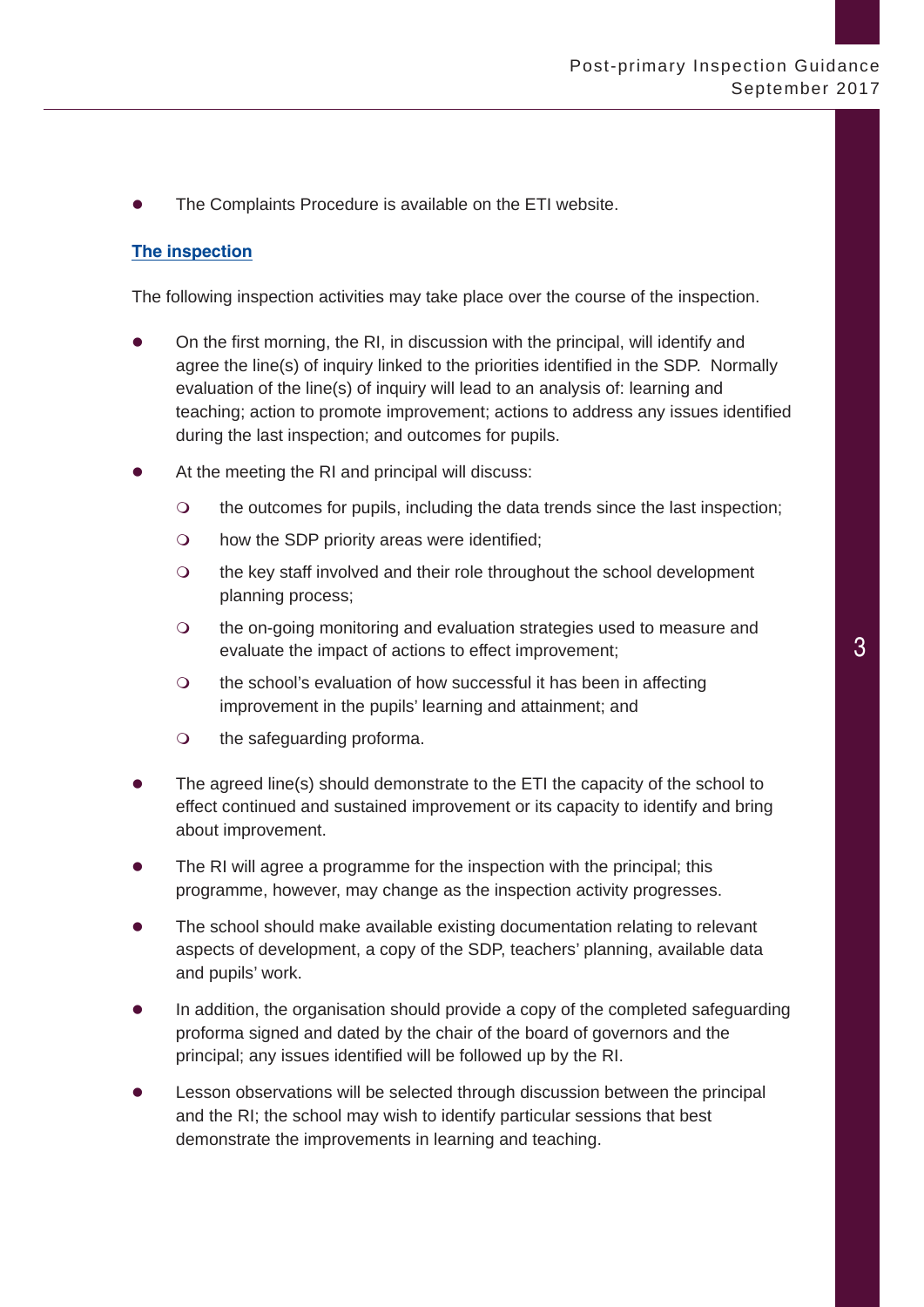- The RI will scrutinise the schools internal and external data, including data from public examinations, including the data available through the Fischer Family Trust (FFT) dataset. No SSID will be produced and there is no involvement from C2k.
- The RI will scrutinise the documentation, including the school's internal and external performance and the quality of the pupils' work.
- The RI will arrange meetings with key staff, including the principal, members of the senior leadership team and middle leaders as necessary.
- The RI will present an oral report to the principal and chair of the board of governors<sup>5</sup> (if available) at the conclusion of the inspection.

#### **The quality of arrangements for safeguarding**

The arrangements for safeguarding will be included in the inspection and reported on. On SIIs, the ETI reviews and reports on the school's evidence of assurance that safeguarding reflects or reflects broadly the relevant guidance.

The ETI also determines whether the school is monitoring and reviewing safeguarding and the pupils' welfare at least annually. Schools are recommended in the DE Circular 2017/04 Guide for Schools (Para 4.2) to use the ETI safeguarding proforma<sup>6</sup> to underpin this.

- The ETI child protection/safeguarding proforma is a key piece of evidence and is designed to help schools establish the extent (ideally on an annual basis) to which they comply with child protection/safeguarding requirements and how their arrangements reflect best practice in all aspects of safeguarding pupils.
- The completed proforma (signed and dated by the chair of governors and principal) will indicate to the RI the extent to which the school (based on its own annual review) reflects or reflects broadly the guidance issued by the Department of Education and Section 2(c) School Development Planning Regulations (2010).
- Schools should note that the signed and dated safeguarding proforma will be held by ETI as record of the school's evaluation of safeguarding at the point of inspection.
- Should any serious safeguarding issues arise during the course of the inspection, the line(s) of inquiry may change to that of safeguarding. If the school does

*<sup>5</sup> Or another representative of the governors if the chair is unavailable.*

*<sup>6</sup> ETI Safeguarding proforma (2017/18): Guidance for the Review and Evaluation of Safeguarding and Child Prote*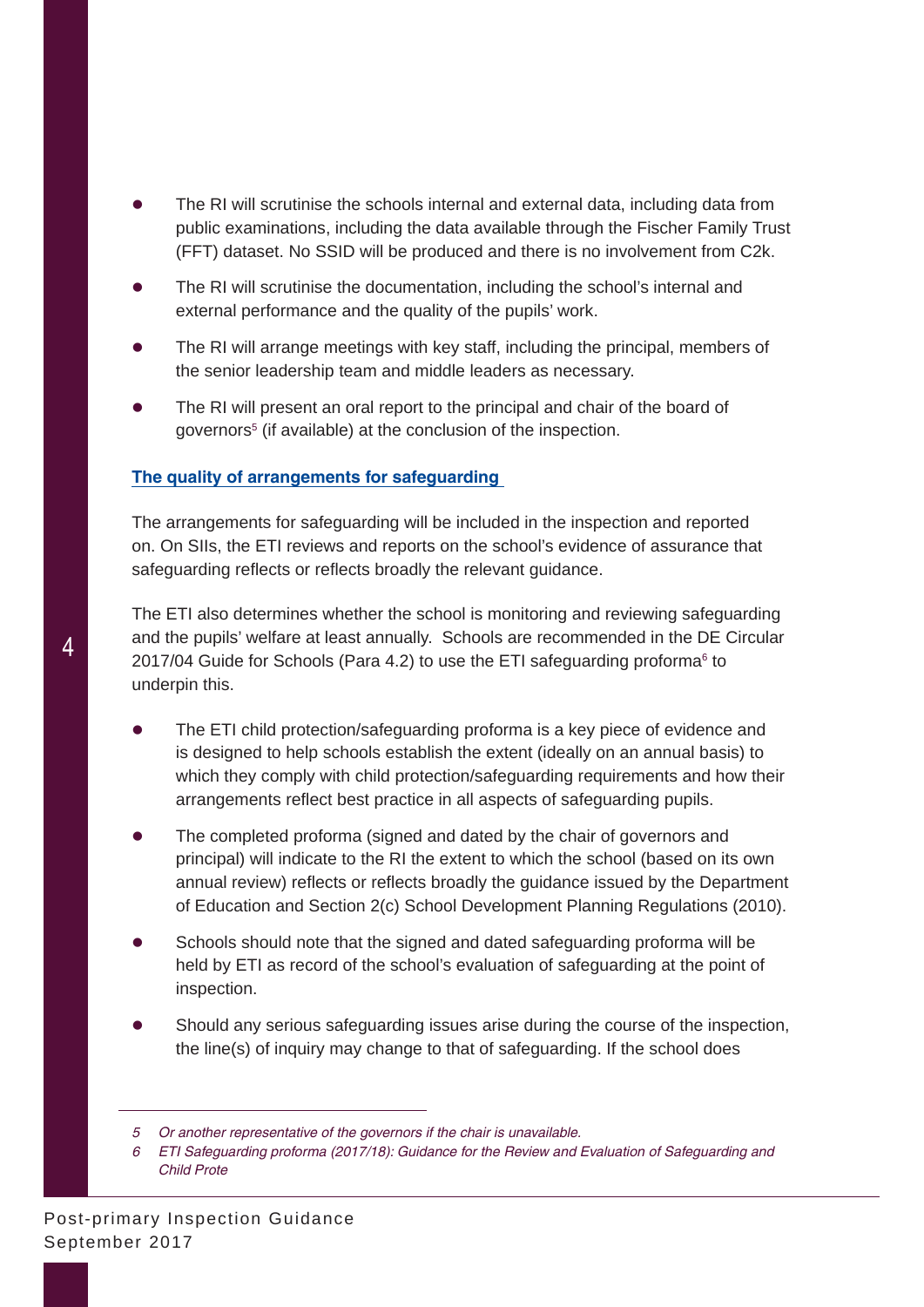not provide sufficient assurance that the arrangements for safeguarding reflect or reflect broadly the guidance from the relevant Departments, the ETI will return to the school within six weeks to evaluate the progress in addressing the arrangements for safeguarding.

#### **Documentation**

There is no requirement for the school to create additional documentation for the inspection. The key documents required will be:

- the school development plan and associated action plans;
- a list of staff and classes;
- a copy of the completed child protection/safeguarding proforma signed and dated by the chair of the board of governors and the principal;
- long-term (whole-school) and medium-term (year group or class) planning;
- most recent data from public examinations:
- performance data (qualitative or quantitative data) which forms part of the development plan evaluation and review process, indicating that the actions taken are leading to improvement for the pupils, including interventions for individuals or small groups of pupils;
- individual education plans or personal learning plans;
- teacher timetables and those for any intervention groups; and
- samples of work which demonstrate that the actions taken are leading to improvements in the outcomes for pupils.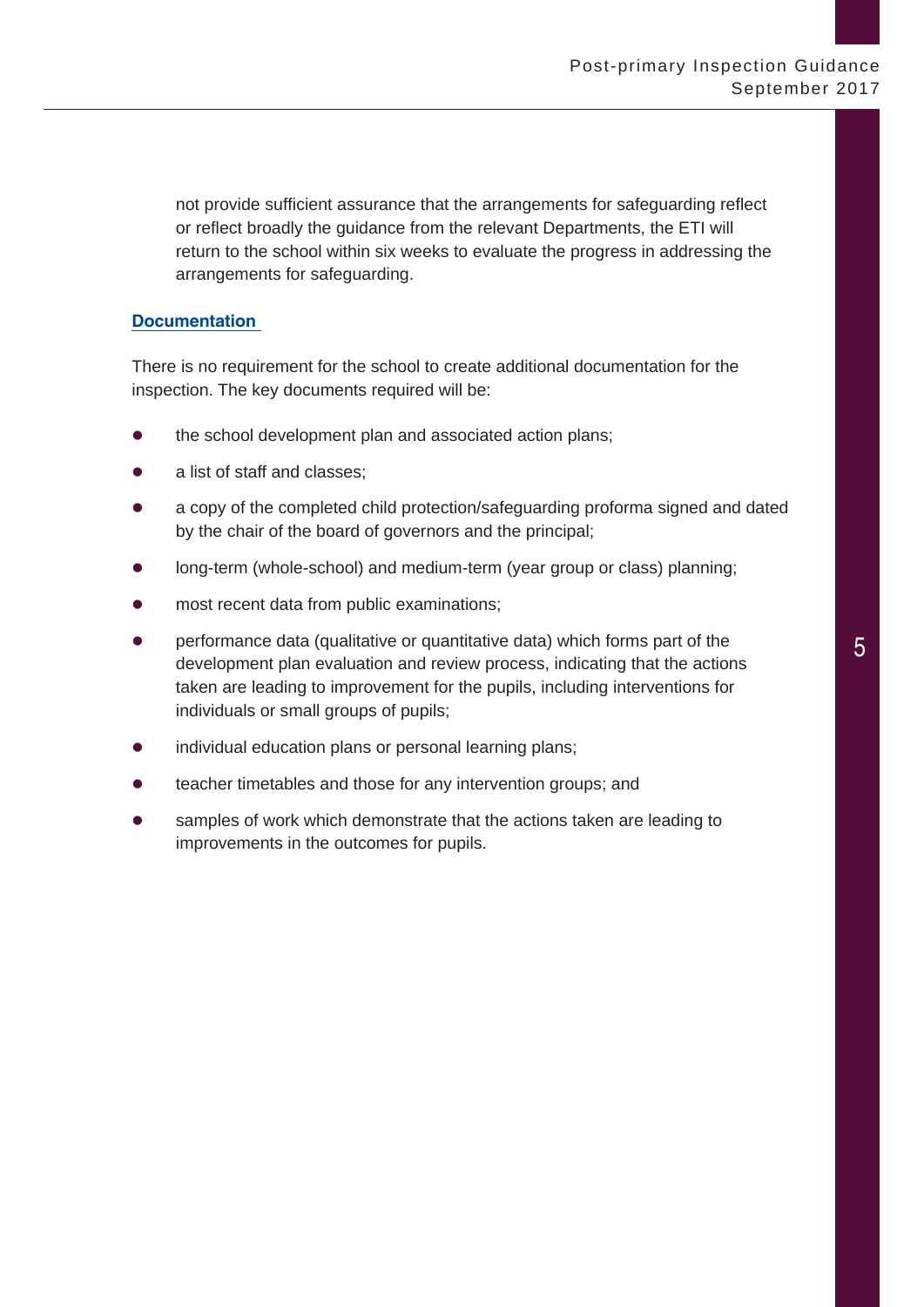The SII will last for two days. The following is an illustration of the activities where the full two days are required. On all inspections, the RI will agree the timetable with the principal (and this may include a shorter duration):

# **Day one (illustration):**

| Day one            | <b>Activity</b>                                                                            |
|--------------------|--------------------------------------------------------------------------------------------|
| 9 am               | Team arrival; introductions.                                                               |
| Period 1           | Initial meeting with the principal                                                         |
|                    | Review SDP for line(s) of inquiry.                                                         |
|                    | Completed safeguarding proforma provided to the RI.                                        |
|                    | Queries clarified.                                                                         |
|                    | Timetables obtained to select observations.                                                |
| Period 1 (onwards) | Lesson observations/scrutiny of relevant documentation.                                    |
|                    | Meetings with teachers/leaders as required, eg senior                                      |
|                    | leaders/middle leaders/designated teacher/literacy<br>co-ordinator/numeracy co-ordinator.7 |
| After school       | Brief update meeting with the principal.                                                   |

# **Day two (illustration):**

| Day two      | <b>Activity</b>                                                                                                                                                                       |
|--------------|---------------------------------------------------------------------------------------------------------------------------------------------------------------------------------------|
| Morning      | Brief meeting with principal to confirm arrangements for day/<br>address any issues or concerns arising from previous day.                                                            |
|              | Lesson observation as required.                                                                                                                                                       |
|              | Scrutiny of documentation/class visits as required.                                                                                                                                   |
|              | Meetings with senior/middle leaders.                                                                                                                                                  |
| Afternoon    | Report writing.                                                                                                                                                                       |
| After school | Report back to the principal and chair of the board of<br>governors or representative of the board of governors<br>(if available) at 3:30pm approximately. (15-30 minutes<br>maximum) |

*<sup>7</sup> Throughout the guidance co-ordinator should be taken to mean co-ordinator or head or department/ year/key stage, etc*

Post-primary Inspection Guidance September 2017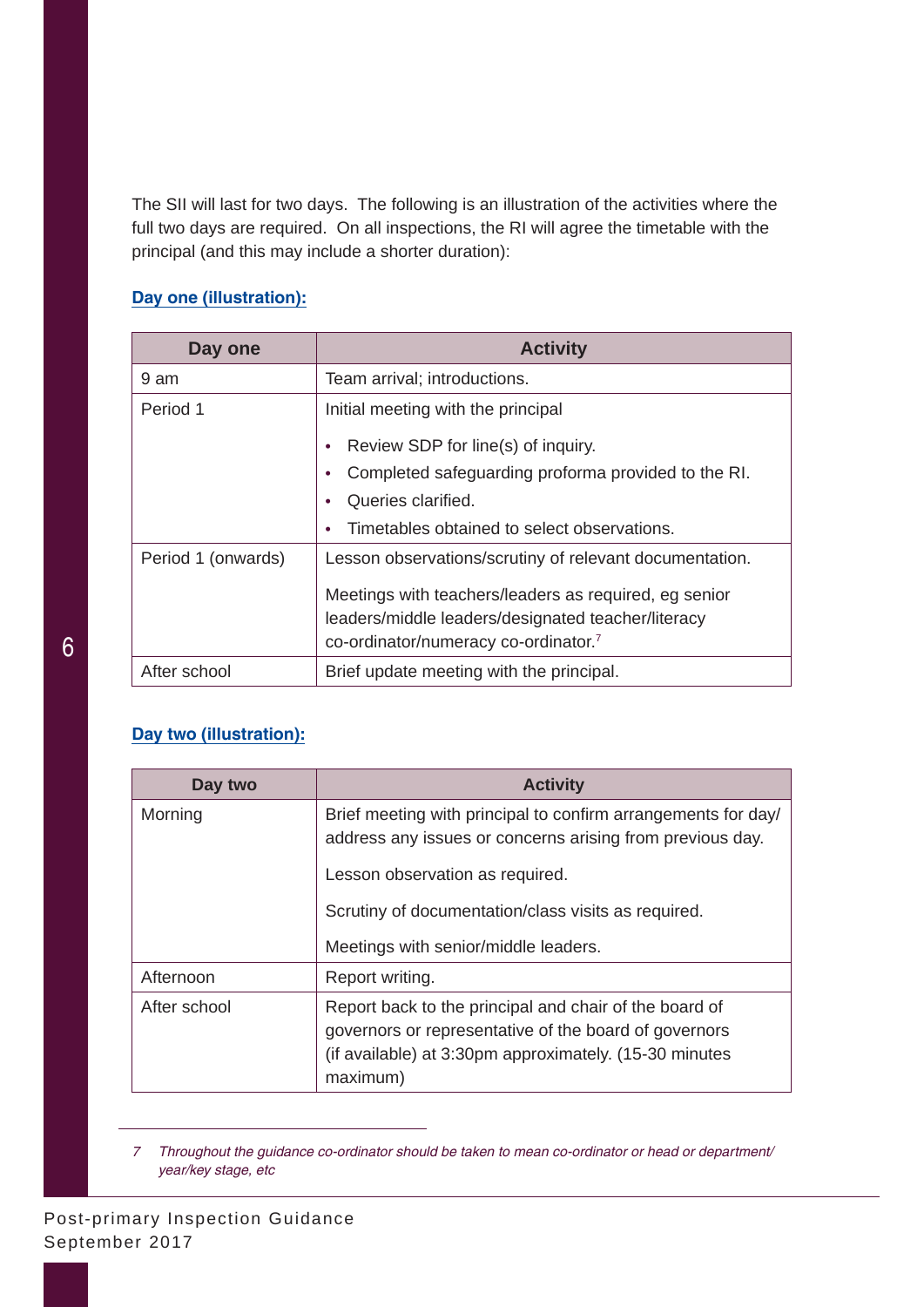The RI will discuss arrangements for meetings and the oral report back<sup>8</sup> with the principal as the inspection progresses. The short report will reference the outcome of the original inspection, the line(s) of inquiry, key findings, the evaluation of safeguarding at the time of the SII and a conclusion as detailed below.

# **The report**

If the school continues to demonstrate a high level of capacity for sustained improvement or capacity to identify and bring about improvement in the interest of all the learners, then ETI will report accordingly. If during the SII, the ETI identifies an area for improvement which the school has the evident capacity to address, it will report accordingly. The outcome of the SII will inform the timing and extent of future inspection activity.

If the school does not demonstrate sufficiently to ETI that it has sustained its high level or capacity for improvement, and/or if performance has declined, the ETI will report accordingly and the school's next full inspection will be brought forward with an appropriate degree of urgency commensurate with the degree of risk determined by ETI.

Should any serious safeguarding issues arise during the course of the inspection, the focus may change to that of safeguarding. This may include identification of an area related to safeguarding in circumstances where the RI deems it necessary to report on such issues, for example, where a safeguarding disclosure<sup>9</sup> is made to a member of the ETI team by a member of staff or a pupil or there are obvious breaches of on-line safety. This may trigger a six week follow-up visit.

# **Conclusion**

In the case of a school evaluated as **outstanding or very good** in the last inspection:

[Insert name of school] continues to demonstrate a high level of capacity<sup>10</sup> for sustained improvement in the interest of all the pupils. The ETI will continue to monitor how the school sustains improvement.

*<sup>8</sup> The overall inspection outcome is subject to moderation through the ETI's quality assurance process and is not final until the report is published. The RI will mediate any changes, as a result of moderation, to the principal.*

*<sup>9</sup> If a disclosure is made the RI will follow the procedures outlined in 'Safeguarding of Pupils, Young People and Vulnerable Adults: A Code of Good Practice for Members of Inspection Teams'.*

*<sup>10</sup> From September 2015, the overall effectiveness of a school previously evaluated as outstanding/very good/good will be evaluated as having a high level of capacity for sustained improvement/capacity to identify and bring about improvement.*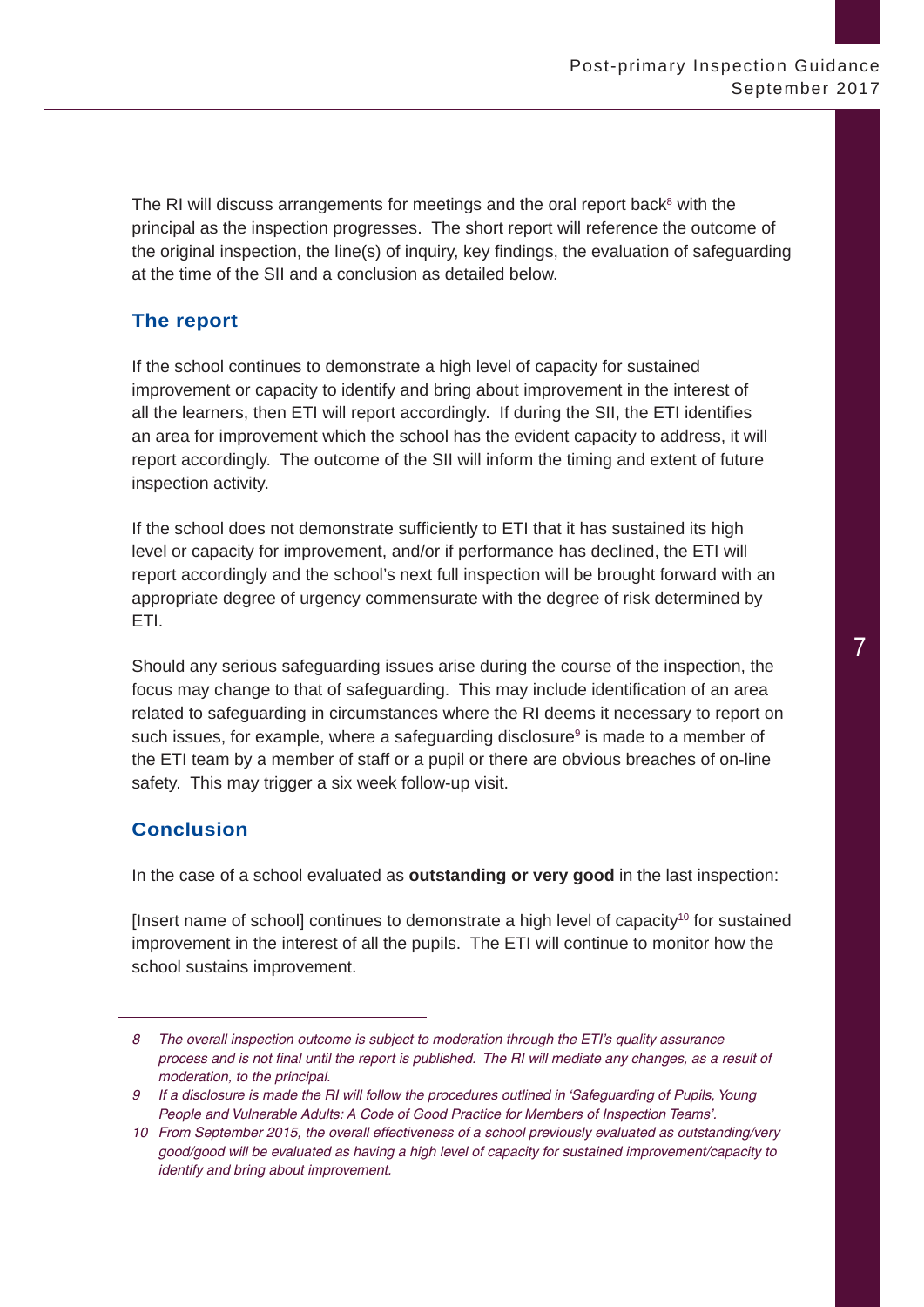#### Or

[Insert name of school] has not demonstrated sufficiently a high level of capacity for sustained improvement; this will be reflected in the future arrangements for inspection of the school.

In the case of a school evaluated as **good** in the last inspection:

[Insert name of school] continues to demonstrate the capacity to identify and bring about improvement in the interest of all the pupils. The ETI will continue to monitor how the school sustains improvement.

Or

[Insert name of school] has not demonstrated sufficiently the capacity to identify and bring about improvement in the interest of all the pupils; this will be reflected in the future inspection arrangements for the school.

The arrangements for safeguarding will also be reported on. If arrangements for safeguarding are unsatisfactory<sup>11</sup>, reference will be made to a six week follow-up visit.

<sup>11</sup> Or the school does not provide evidence of assurance that the arrangements reflect or reflect broadly *the relevant guidance.*